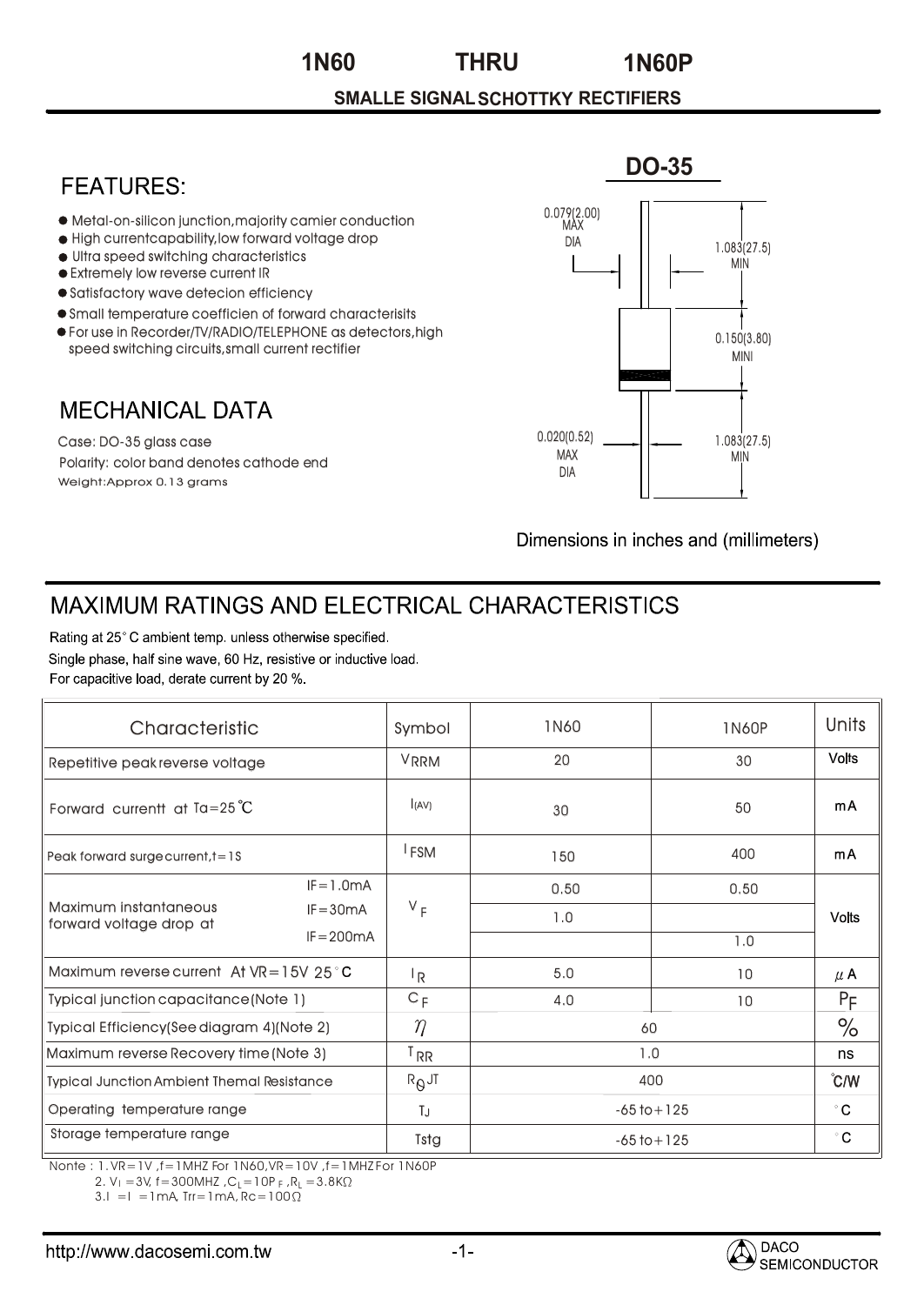





FIG.4-DETECTION EFFICIENCY MEEASUREMENT CIRCUIT